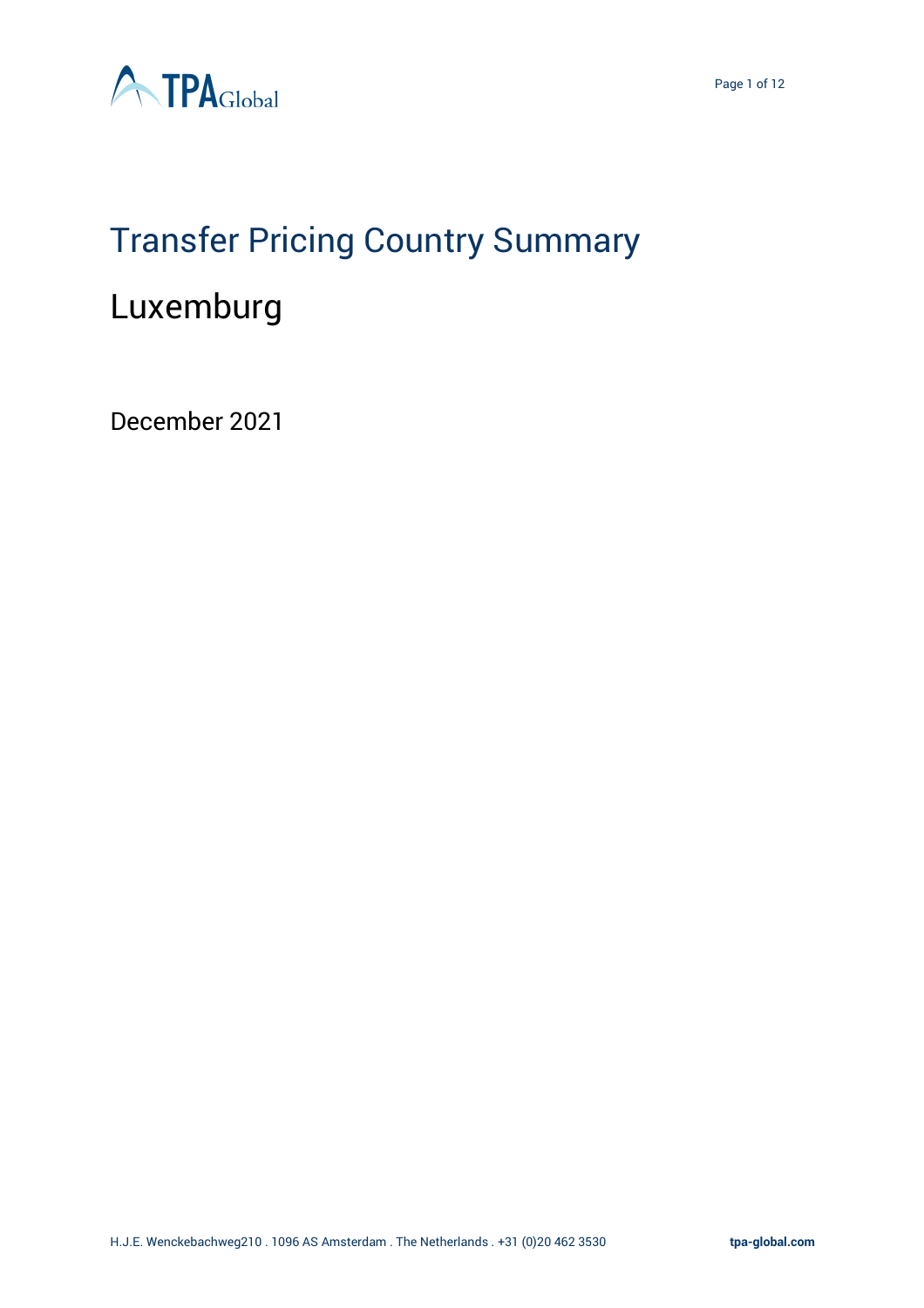## **ATPA**Global

| 1.           |              |                                                                                |
|--------------|--------------|--------------------------------------------------------------------------------|
| 2.           |              |                                                                                |
|              | a)           |                                                                                |
|              | b)           |                                                                                |
|              | c)           |                                                                                |
|              | d)           |                                                                                |
|              | e)           |                                                                                |
| f)           |              |                                                                                |
| 3.           |              |                                                                                |
|              | a)           |                                                                                |
|              | b)           |                                                                                |
|              | c)           |                                                                                |
|              | d)           |                                                                                |
|              | e)           |                                                                                |
| f            |              |                                                                                |
|              | g)           |                                                                                |
|              | h)           |                                                                                |
| i)           |              | Production Process for TP Relevant Returns, Documents, Forms and Financials  9 |
| j)           |              |                                                                                |
|              | $\mathsf{k}$ |                                                                                |
| $\mathsf{I}$ |              |                                                                                |
|              | m)           |                                                                                |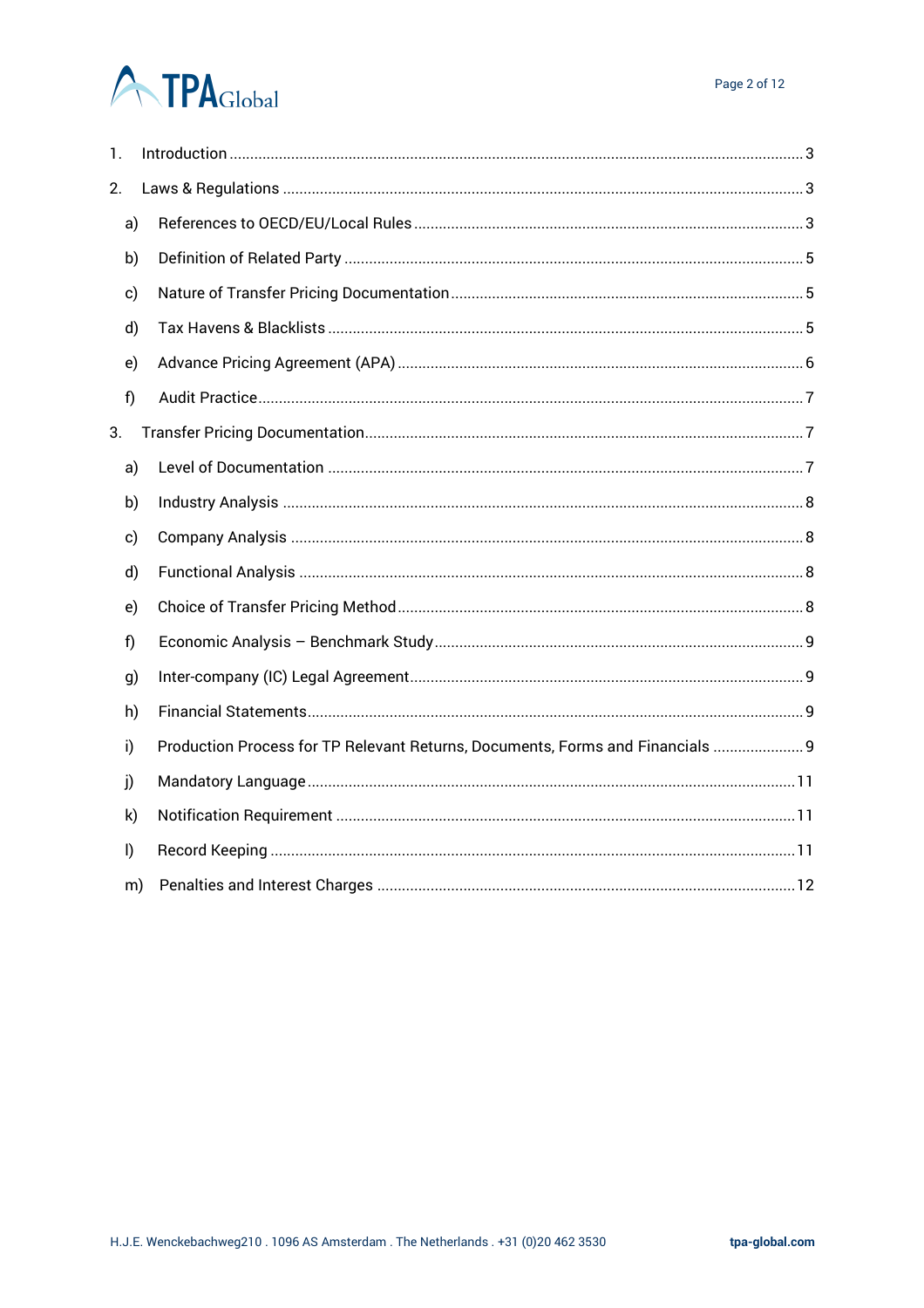

#### <span id="page-2-0"></span>1. Introduction

In Luxembourg, the transfer pricing principles are laid down in:

- Article 56 and new Article 56bis of the Luxembourg Income Tax Law;
- Circular LIR No 56/1-56bis/1.

These rules respect the OECD Transfer Pricing Guidelines. The Luxembourg tax authorities can apply an adjustment if transactions between connected firms (international or domestic) do not meet the arm's length norm.

Specific provisions apply to Luxembourg companies performing intra-group financing transactions, which must also:

- Have genuine substance;
- Bear economic risks;
- Report an arm's length remuneration on their financing activities.

The arm's length character of the remuneration must be supported by a transfer pricing analysis.<sup>1</sup>

There is no contemporaneous transfer pricing documentation required in Luxembourg. However, per article 171 of the LIR, a Luxembourg taxpayer with intra-group transactions is required to maintain transfer pricing documentation.

The taxpayer does not have to file the documentation with for example its corporate income tax return, but has to provide documentation upon request to the tax authorities. There is no specific timing in terms of providing the information. A reasonable timing will be provided by the tax authorities.

#### <span id="page-2-2"></span><span id="page-2-1"></span>2. Laws & Regulations

#### a) References to OECD/EU/Local Rules

The Luxembourg law on transfer pricing is concisely expressed in article 56 of the Luxembourg Income Tax Code and in the general tax law.

As of the Law of 19 December 2014, a more detailed framework for transfer pricing was added. This brought changes to the article 56 of the Luxembourg Income Tax Code (ITL), which now states: "When an enterprise participates, directly or indirectly, in the management, control or capital of another enterprise, or where the same individuals participate, directly or indirectly, in the management, control or capital of two enterprises and where, in either instance, the two enterprises are, within their commercial or financial relations subject to conditions made or imposed which differ from those

<sup>&</sup>lt;sup>1</sup> [Transfer pricing in Luxembourg | Practical Law \(thomsonreuters.com\)](https://uk.practicallaw.thomsonreuters.com/7-637-7922?contextData=(sc.Default)&transitionType=Default&firstPage=true#co_anchor_a131565)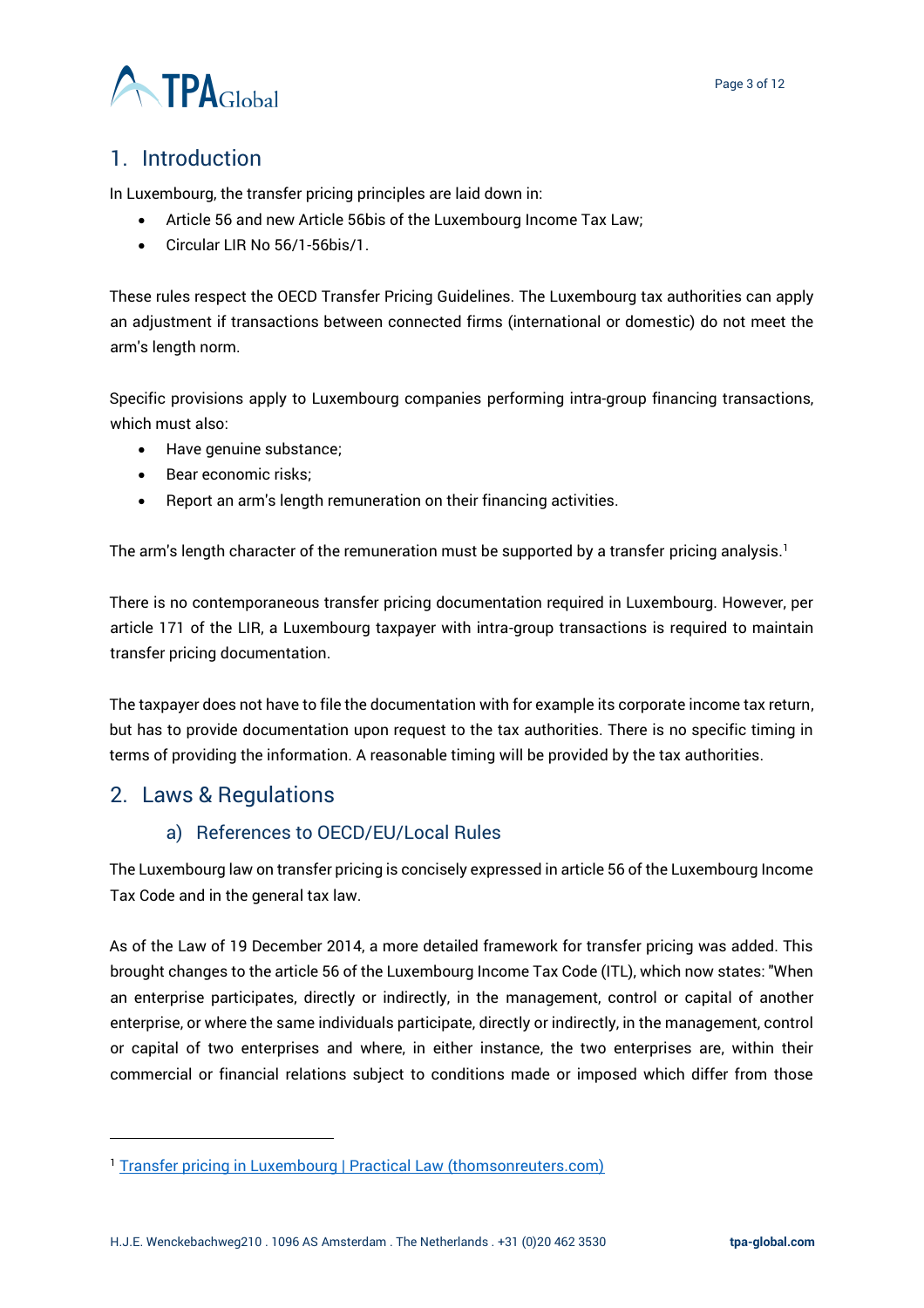# **ATPA**Global

which would be made between independent enterprises, the profits of these enterprises are to be determined under conditions prevailing between independent enterprises and taxed in consequence."

The law of 19 December 2014 introduces a new sub-article in paragraph 171 of the general tax law, which clarifies that entities will find it mandatory to provide documentation when the tax authorities are seeking the verification of transfer prices. Further on, there is no clear specification of the documentation required.

This law applies as of 1 January 2015 and defines the arm's length principle according to Article 9 of the OECD Tax Model Convention. Furthermore, this implies that the arm's length principle applies to transactions between a local entity and a foreign entity, as well as two entities located and taxed in Luxembourg.

Moreover, the Income Tax Code embraces 2 circulars, Circular ITL no 164/1 dated 9 June 1993, and Circular ITL no. 164/1 dated 23 March 1998, which refer to shareholders accounts and define transactions that can be seen as hidden distribution of profits and hidden contribution. Article 164 specifies that the hidden distribution and hidden contribution of profits shall be included in the taxable basis.

"A hidden distribution of profits is considered when a shareholder or an interested person receives directly or indirectly advantages which he normally would not have received if this relationship had not existed."

The following transactions may, inter alia, be treated as hidden distribution profits:

- Increased buying prices or reduced selling prices;
- Loans made to shareholders either free of interest or at an unreasonably low rate of interest, or loans given without the intention of repayment;
- Loans from shareholders at an unreasonably high interest rate.

The advantage granted is included in the taxable basis and the funds not received are considered to have been distributed to the shareholders as a dividend subject to the standard withholding tax rate unless a reduction or exemption applies. This distribution is not automatically deemed to be net of withholding tax. To tax using this basis, the Luxembourg tax authorities would have to show that the payer was willing to pay the withholding tax.

A hidden contribution is deemed to take place if a parent company grants an advantage to a subsidiary because of their group relationship.

The following transactions may, inter alia, be treated as hidden contribution:

- Reduced buying prices or increased selling prices;
- Loans from shareholders either free of interest or at an unreasonably low rate of interest;
- Loans to shareholders at an unreasonably high interest rate.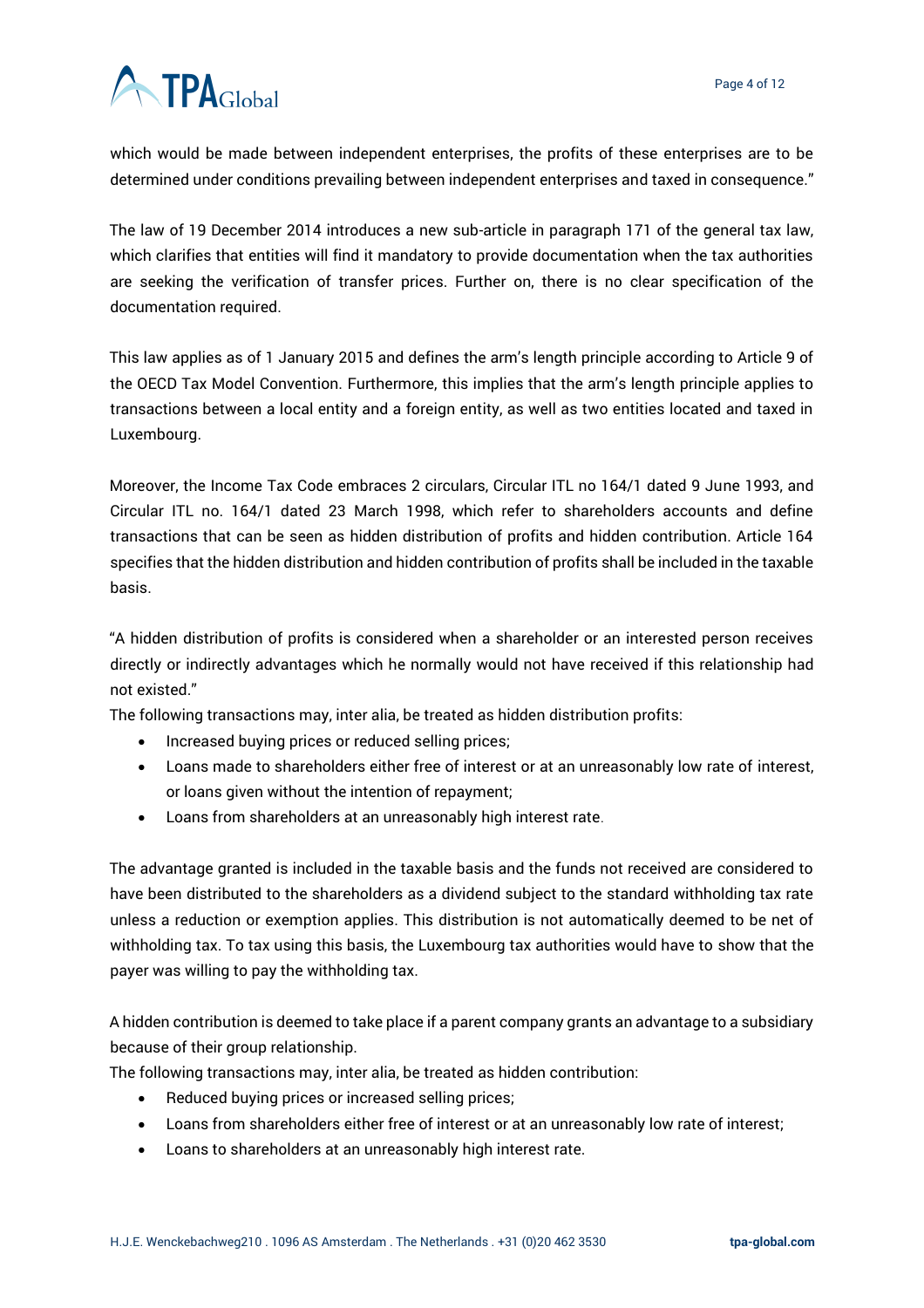

If the parent is a Luxembourgish company and the subsidiary a foreign company in line with arm's length principles sufficient interest should be calculated on the receivable in the hands of the Luxembourgish parent company. In the situation where a foreign parent grants an interest-free loan to a Luxembourg subsidiary, the interest-free character of the loan is perfectly possible from a Luxembourg tax point of view.

Circulars 164/2 of January 28, 2011and 164/2 bis LITL of April 8, 2011 replaced by Circular nr 56/1- 56bis/1 of December 27, 2016, specifically focusing on intra-group financing activities (the "2017 Circular").

#### b) Definition of Related Party

<span id="page-4-0"></span>Article 56 and 56bis LITL follow the definition of related party included in Article 9 of the OECD model tax treaty: "two enterprises are deemed associated when one enterprise participates, directly or indirectly, in the management, control or capital of the other, or if the same persons participate, directly or indirectly, in the management or share capital of both enterprises."

The following situations can be considered as evidence to determine this relation

- direct or indirect majority (more than 50%) shareholding (voting rights);
- common direct or indirect majority shareholder;
- one is able to appoint or dismiss the majority of the key management or the supervisory board of the other enterprise;
- foreign entrepreneur with domestic branch;
- domestic entrepreneur with foreign branch;
- same management.

#### c) Nature of Transfer Pricing Documentation

<span id="page-4-1"></span>Luxembourg, as an Organisation for Economic Co-operation and Development (OECD) member, has approved both the OECD Transfer Pricing Guidelines and the OECD Model Double Taxation Convention on Income and on Capital 2014, seen as a model to sign more than 77 double tax treaties (DTTs) currently entered by Luxembourg.

#### d) Tax Havens & Blacklists

<span id="page-4-2"></span>The bill prohibiting (under certain conditions) the tax deductibility of interest and royalties due to associated enterprises located in a country listed on the EU list of non-cooperative jurisdictions, usually referred to as the "EU Blacklist," was enacted by the Parliament on January 28, 2021. Such law follows guidance of the Council of the European Union ("EU Council"), that released recommendations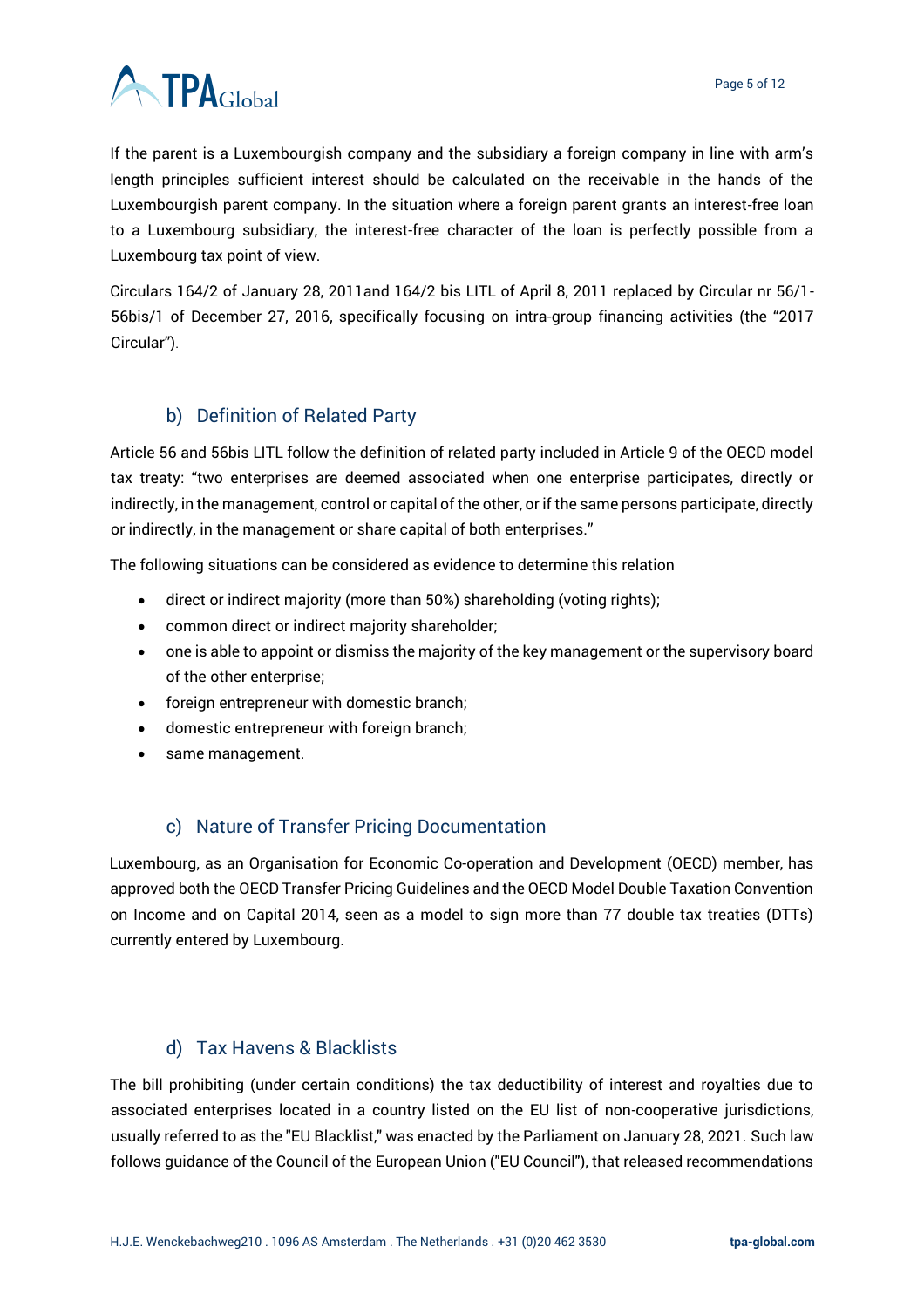in 2019 promoting EU Member States to implement national defense actions in relation to jurisdictions on the EU Blacklist.<sup>2</sup>

#### e) Advance Pricing Agreement (APA)

<span id="page-5-0"></span>The Law of 19 December 2014 introduces new regulated APAs procedures, aiming to provide legal certainty to the taxpayers and increase transparency of the transfer pricing system. By this matter, the APA practice applies also to other intra-group services, as an extent to the Circular letter of 2011, which imposes APAs only for intra-group financing transactions. It is also understood that tax rulings and APA's may be subject to exchange of information, in particular with the relevant authorities of other EU Member States.

In order to obtain a tax ruling, the taxpayer needs to formulate a sufficiently reasoned written request, mentioning the following details:

- full information of the applicant (name, residence and file number, if any), the parties and other concerned third parties, as well as a description of their respective activities;
- a detailed description of the intended transactions;
- a detailed analysis of the legal issues, as well as a duly motivated assessment of the legal situation of the applicant; and
- the confirmation that all information which is submitted is complete and correct.

The law also specifically mentions the administrative fees that apply, between €3,000 and €10,000, according to the level of complexity of the case. The fees are due in one month following the confirmation of the tax authorities and are not reimbursable.

The tax inspector may issue an advance decision relating to the application of Luxembourg tax law to one or more transactions envisaged by a taxpayer. The validity of the advanced decision is five years from the date of the agreement and it is binding only in the following situations:

- the situations are incorrect or have errors;
- the resulting situation is different from the one described in the request;
- the advanced decision is not compliant, or no longer compliant, with the law.

As of the Law of 19 December 2014, a tax ruling commission is created, namely the Advance Decision Commission, and it is in charge of providing advice for advanced tax confirmations, assuring an equal treatment between taxpayers. A summary of these advance decisions is going to be anonymously published.

Rulings are subject to mandatory exchange. To this effect a form 777 E must be filed electronically, and this form contains a summary of the ATA / APA.

<sup>2</sup> Luxembourg Tax Alert 2021-04 - Newsletter - [KPMG Luxembourg \(home.kpmg\)](https://home.kpmg/lu/en/home/insights/2021/01/deduction-certain-payments-blacklisted-countries-limited-1-march-2021.html)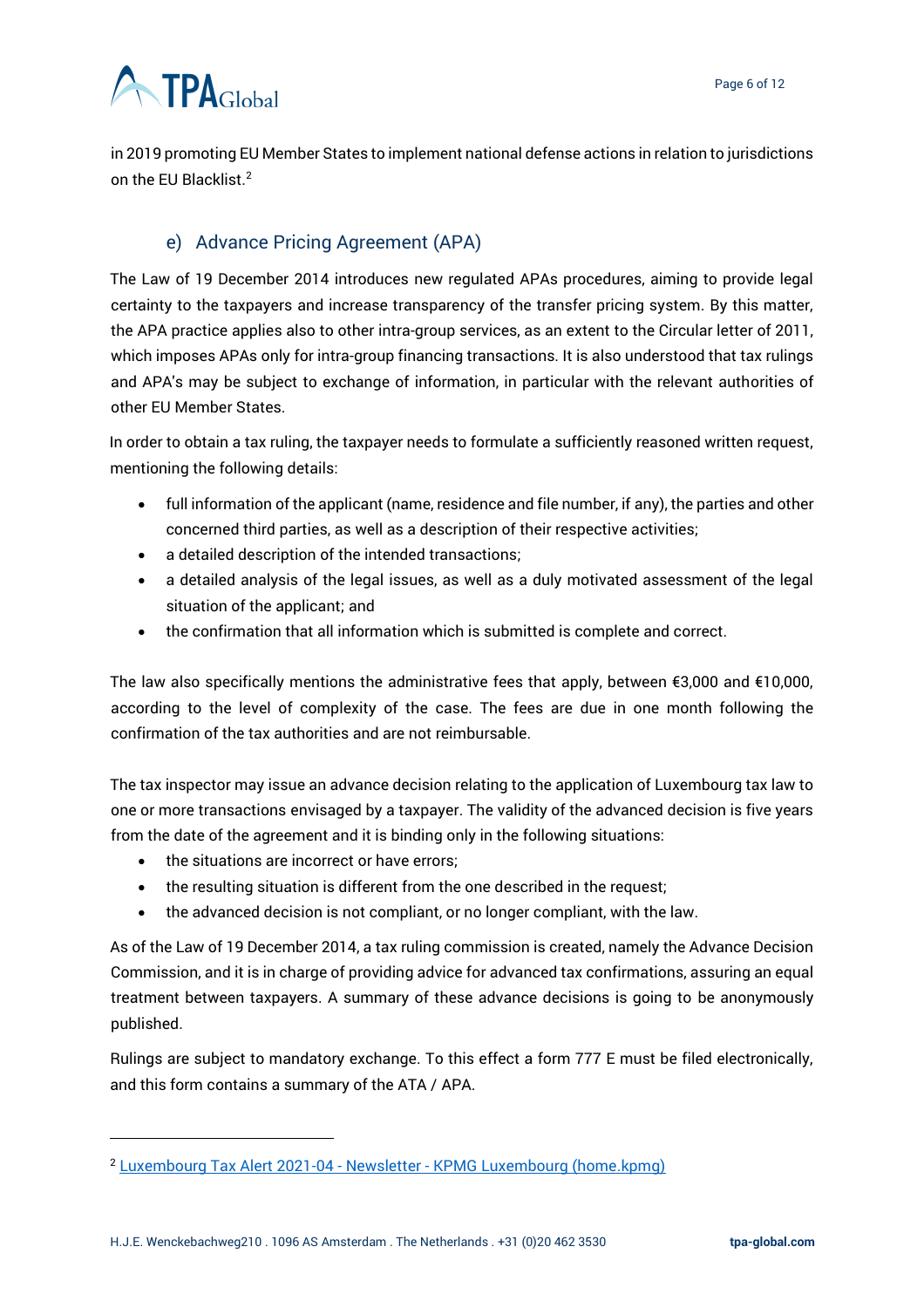

Companies wishing to seek for a confirmation have to introduce a formal request, through a process defined in the Circular of 19/12/2014, and for content related information, refer to section 5 of the 2017 Circular. Filing fees are applicable and range between EUR 3K to EUR 10K depending on the complexity of the file. As from January1, 2017, all administrative decisions that were based on rules applicable before the entry into force of article 56bis LITL, are no longer binding the tax authorities.

#### f) Audit Practice

<span id="page-6-0"></span>As part of the 2017 tax returns, the tax authorities established disclosure requirements on transfer pricing, allowing them to determine whether Luxembourg taxpayers are involved in intercompany transactions. To examine conformity with the arm's length principle, transfer pricing documentation may be requested for a desktop assessment or in preparation for a tax audit.<sup>3</sup>

#### <span id="page-6-2"></span><span id="page-6-1"></span>3. Transfer Pricing Documentation

#### a) Level of Documentation

The Master File discloses general information relating to the Group (Group TP policy, allocation of activity between the group entities etc.).

The main focus is, nevertheless on the Local File, which needs to be organized as follows:

Industry analysis

- a) Activity of the Group and main competitors;
- b) Description of the Company activity;
- c) Intercompany transactions overview;
- d) Functions.

Economic analysis

- a) Selecting the method to be applied;
- b) Application of the Transfer Pricing Method;
- c) Benchmark description;
- d) Results;
- e) Adjustments;
- f) Determination of the "arm's length" remuneration.

<sup>&</sup>lt;sup>3</sup> Document - Luxembourg - Transfer Pricing - [13. Documentation Requirements -](https://research.ibfd.org/#/doc?url=/collections/tp/html/tp_lu_s_013.html) Tax Research [Platform -](https://research.ibfd.org/#/doc?url=/collections/tp/html/tp_lu_s_013.html) IBFD, para. 13.6.1.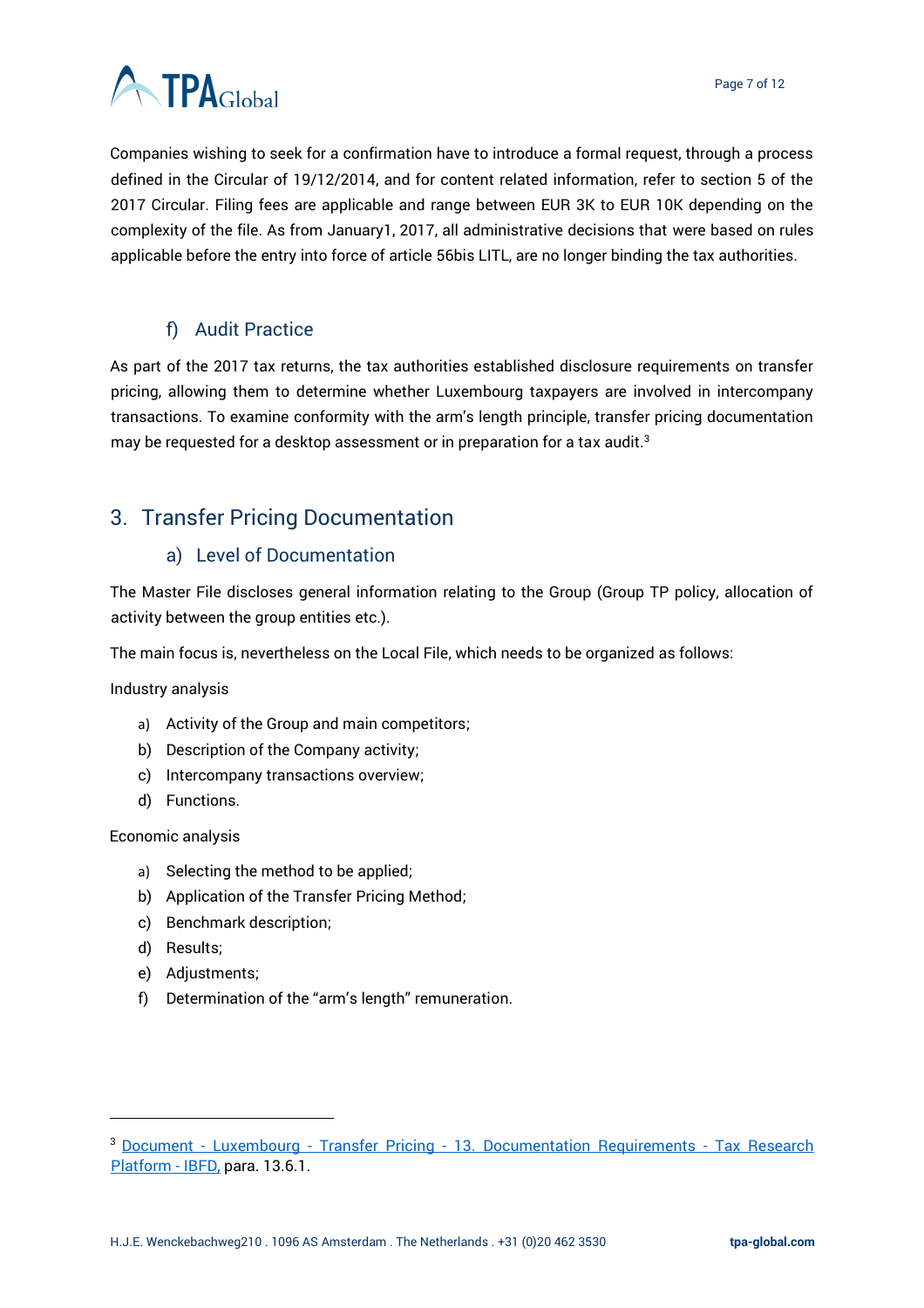#### b) Industry Analysis

<span id="page-7-0"></span>By identifying value drivers for the relevant industry, a first indication of the level of profitability common in the industry is being given.

#### c) Company Analysis

<span id="page-7-1"></span>A description of the management structure of the local entity, a local organisation chart, and a description of the individuals to whom local management reports and the country(ies) in which such individuals maintain their principal offices.

A detailed description of the business and business strategy pursued by the local entity including an indication whether the local entity has been involved in or affected by business restructurings or intangibles transfers in the present or immediately past year and an explanation of those aspects of such transactions affecting the local entity.

#### d) Functional Analysis

<span id="page-7-2"></span>In conducting a functional analysis, an assessment is made of the significant activities and responsibilities that are performed by the related parties relevant to the Intercompany Transactions under review, the tangible and intangible assets that are employed and the risks that are borne in undertaking the business activities. Such an assessment is consistent with the recommendations that have been made in the OECD Guidelines at paragraph 1.51.

#### e) Choice of Transfer Pricing Method

<span id="page-7-3"></span>The Luxembourg legislation follows the recommendation of the OECD TP Guidelines. The following methods are accepted:

- Comparable Uncontrolled Price Method
- Resale Price Method
- Cost Plus Method
- Transactional Net Margin Method
- Profit Split Method

If none of them is applicable, the taxpayer has the opportunity to define and use another approach if adequately justified.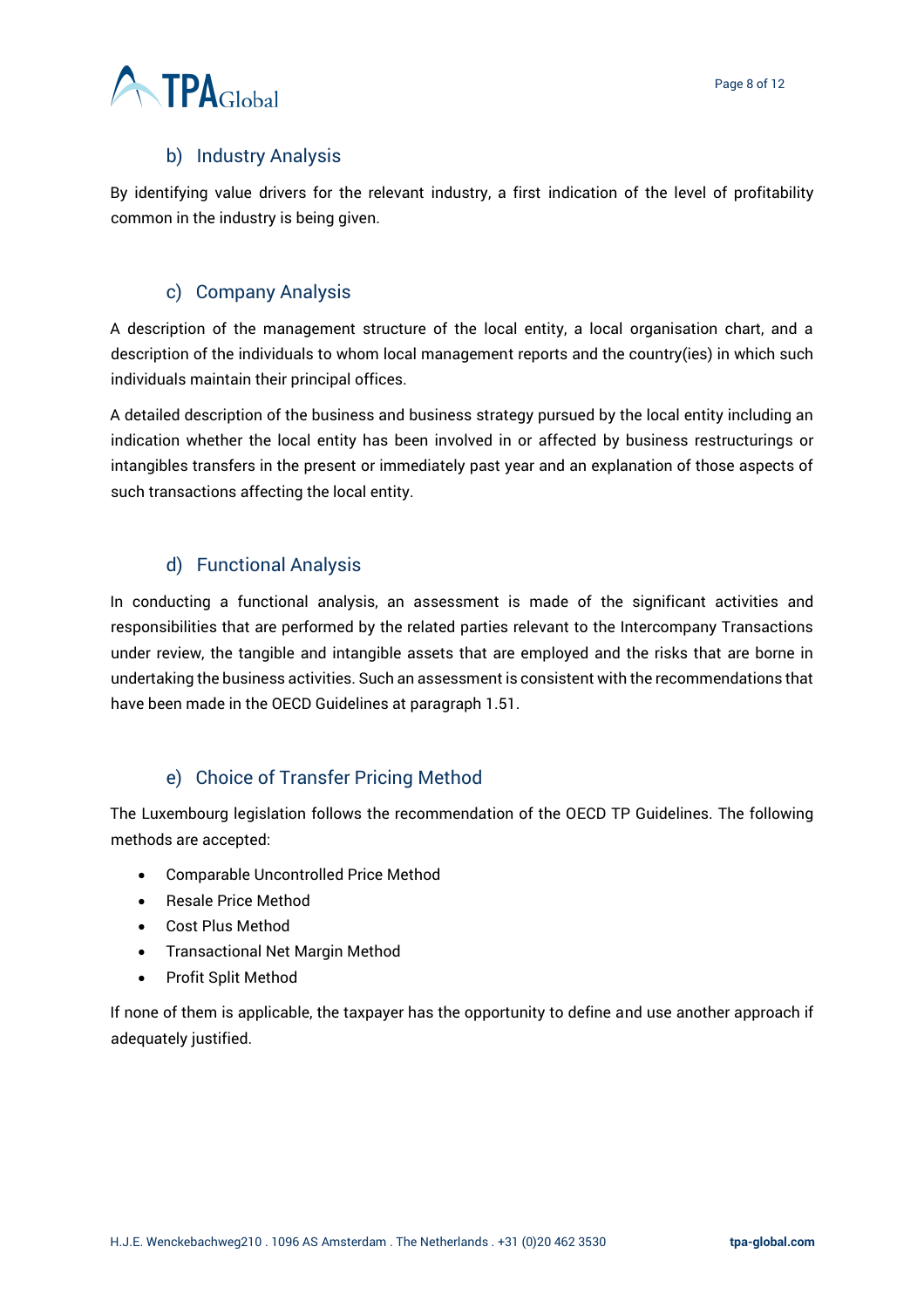

#### f) Economic Analysis – Benchmark Study

<span id="page-8-0"></span>Local comparable are preferred. However, if the reliability of these comparable is not sufficient, other comparable data with similar economic conditions from different geographical regions are acceptable as well.

#### g) Inter-company (IC) Legal Agreement

<span id="page-8-1"></span>Although an Inter-company legal agreement formalizes the business and financial relationship between group entities, the legal agreements have a lower ranking since the OECD 2017 Guidelines made the ''conduct of parties'' the prevailing concept.

#### h) Financial Statements

<span id="page-8-2"></span>Each (ultimate parent) entity of an MNE group tax resident in Luxembourg that is required to prepare consolidated financial statements and has a consolidated annual group turnover exceeding EUR 750 million during the fiscal year immediately preceding that for which the report is being made falls within the scope of the CbC reporting. In cases where the MNE group is not required to prepare consolidated financial statements, to determine whether the threshold is met, taxpayers should analyse whether they would have consolidated if its equity interest would be publicly traded.<sup>4</sup>

#### <span id="page-8-3"></span>i) Production Process for TP Relevant Returns, Documents, Forms and Financials

In the chart below, the existence of the filing requirements with the details of which format is used, the latest filing date, notification requirement and its deadline, thresholds to be applied in case it exists, and the required languages are demonstrated. This information can be seen respectively for CIT, master file, local file, CbCR, local forms, annual accounts and segmented P&L documentations.

|                             | Prepare or<br>File? | Format         | <b>Deadline</b>                                   | <b>Notification</b><br>Deadline* | Threshold*<br>(Yes/No) | Local Language<br>(Yes/No)*(If "No",<br>it can be filed in<br>English) |
|-----------------------------|---------------------|----------------|---------------------------------------------------|----------------------------------|------------------------|------------------------------------------------------------------------|
| Corporat<br>e Income<br>Tax | File                | Electroni<br>c | By 31st<br>of<br>May of each<br>year<br>following | No                               | N.A.                   | No                                                                     |

<sup>4</sup> Document - Luxembourg - Transfer Pricing - [13. Documentation Requirements -](https://research.ibfd.org/#/doc?url=/linkresolver/static/tp_lu_s_13.&refresh=1639498355494%23tp_lu_s_13.) Tax Research [Platform -](https://research.ibfd.org/#/doc?url=/linkresolver/static/tp_lu_s_13.&refresh=1639498355494%23tp_lu_s_13.) IBFD para. 13.2.2.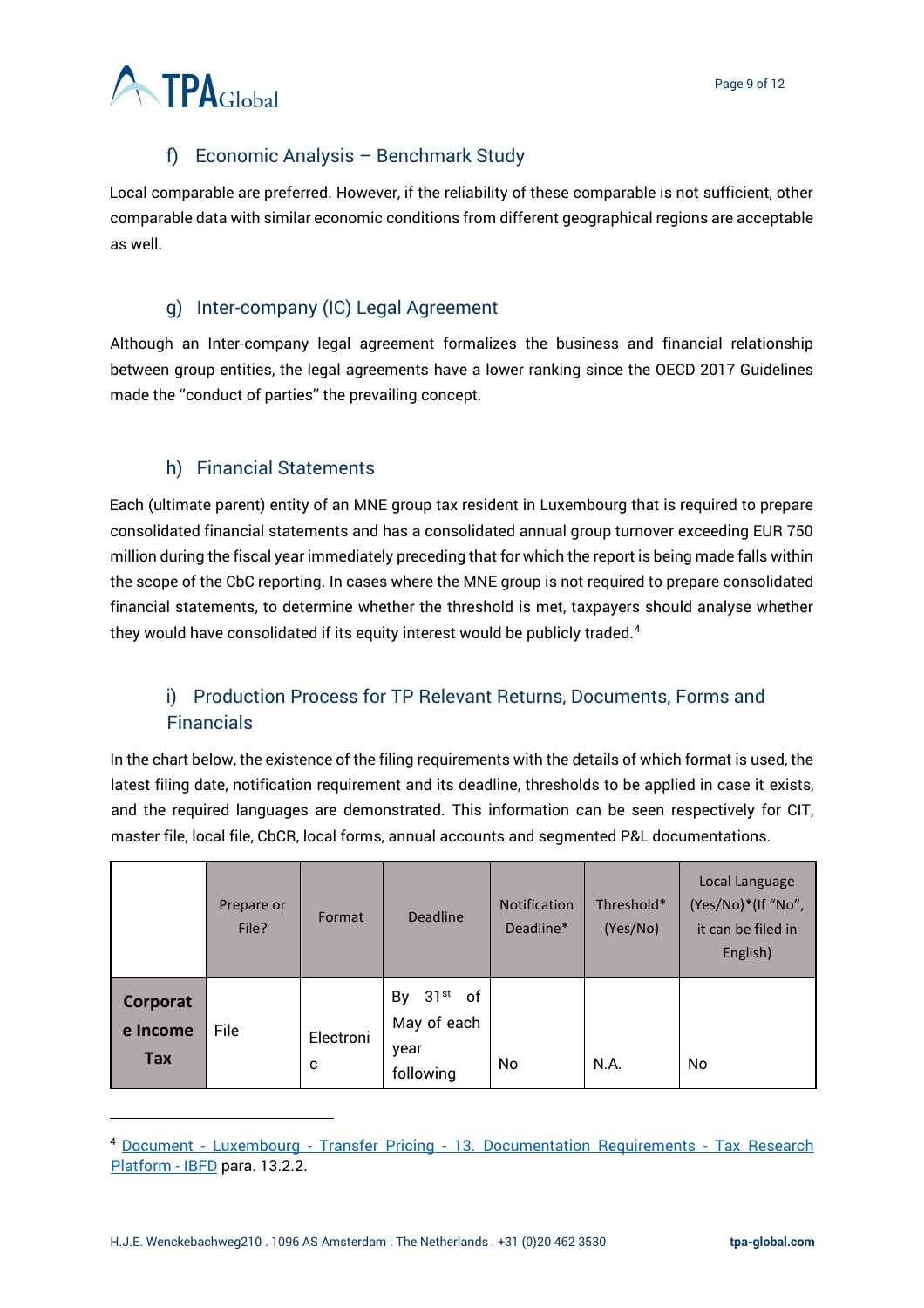



|                                  |             |                     | the calendar<br>year during<br>which<br>the<br>income was<br>earned.                                 |                                                                                                                                                                              |      |      |
|----------------------------------|-------------|---------------------|------------------------------------------------------------------------------------------------------|------------------------------------------------------------------------------------------------------------------------------------------------------------------------------|------|------|
| <b>Master</b><br><b>File</b>     | N.A.        | N.A.                | N.A.                                                                                                 | N.A.                                                                                                                                                                         | N.A. | N.A. |
| <b>Local File</b>                | N.A.        | N.A.                | N.A.                                                                                                 | N.A.                                                                                                                                                                         | N.A. | N.A. |
| <b>CbCR</b>                      | <b>File</b> | Electroni<br>c Form | Reporting<br>fiscal years<br>beginning<br>on or after<br>January<br>1<br>2016                        | The<br>notificati<br>(at<br>on<br>year-end)<br>the<br>and<br>CbC<br>report (1<br>year after<br>notificati<br>on)<br>can<br>both<br>be<br>filed<br>in<br>electronic<br>format | Yes  | No   |
| Local<br>form                    | File        | Form<br>500         | By 31st of<br>May                                                                                    | No                                                                                                                                                                           | No   | No   |
| <b>Annual</b><br><b>Accounts</b> | Prepare     | Local<br>GAAP       | No later than<br>months<br>$7^{\circ}$<br>after the end<br>of<br><b>Example</b><br>financial<br>year | No                                                                                                                                                                           | Yes  | No   |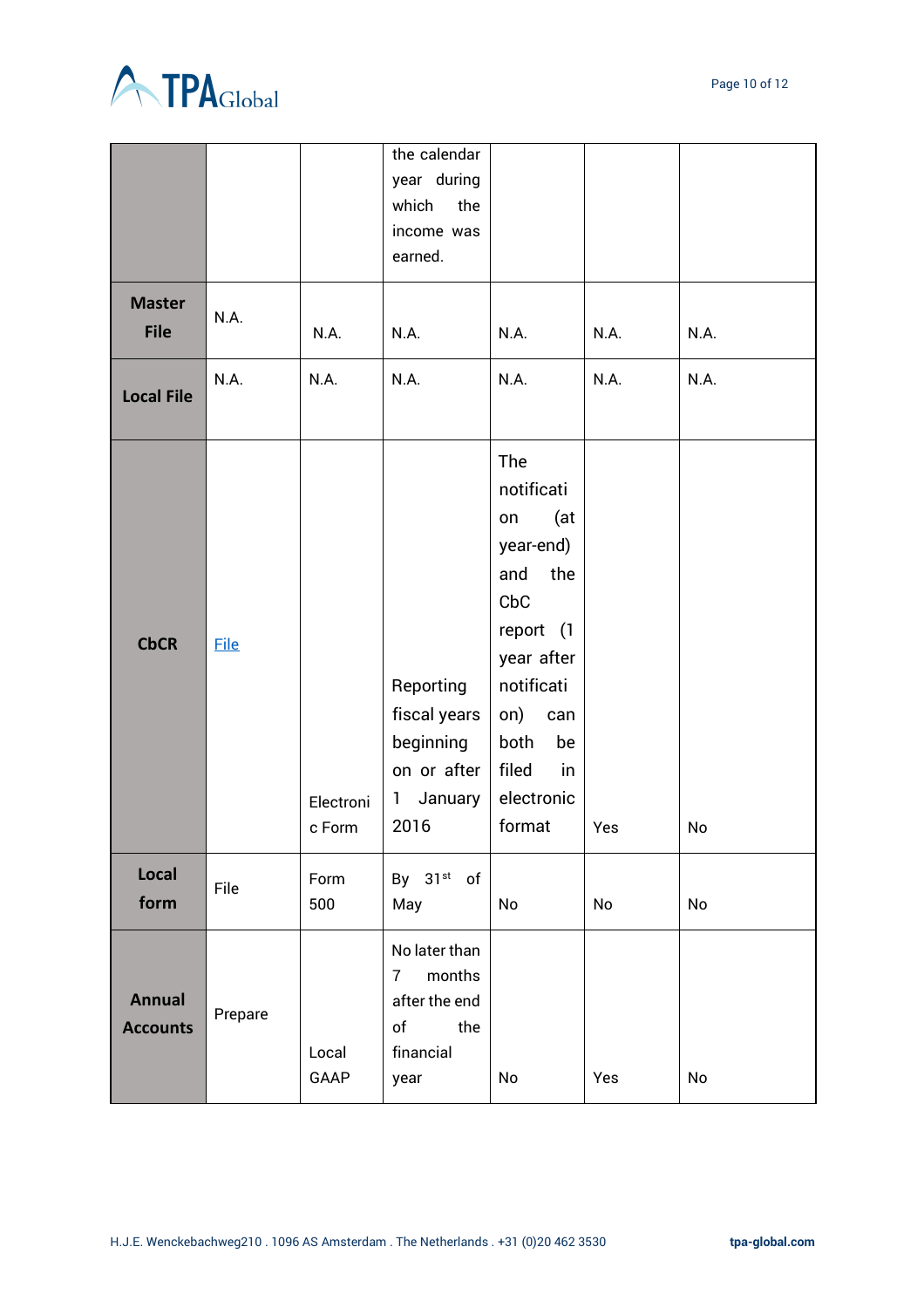



| <b>Segment</b><br>ed P&L                                                                                                                                                      | Prepare | Excel/Ot<br>her | Ready upon<br>filing CIT/TP<br>documentat<br>ion | No. | No | No |  |
|-------------------------------------------------------------------------------------------------------------------------------------------------------------------------------|---------|-----------------|--------------------------------------------------|-----|----|----|--|
| * Luxembourg has signed the MCAA agreement for the filing of CBCR                                                                                                             |         |                 |                                                  |     |    |    |  |
| * Luxembourg does not request as much and detailed information from smaller and less complex<br>enterprises (SME's included) than it does from large and complex enterprises. |         |                 |                                                  |     |    |    |  |

#### j) Mandatory Language

<span id="page-10-0"></span>The Luxembourg tax authorities accept any transfer pricing documentation drafted in Luxembourg's official languages: Luxembourgish, French and German. Nevertheless, English language is also accepted.

#### k) Notification Requirement

<span id="page-10-1"></span>A Luxembourg group entity must notify the tax authorities before the end of the financial year whether it will file the CbC report as the ultimate parent entity or as a surrogate parent entity. If it is not a Luxembourg entity, the identity of the UPE or surrogate parent entity must be disclosed to the tax authorities (including the identification of its tax residency).

The notification must be submitted to the tax authorities electronically. For tax years ending on December 31, 2015, the first notification was required on December 31, 2016. The notification should be filed on the final day of the reporting fiscal year for any fiscal years ending after December 31, 2015. If the fiscal year ended on April 30, 2016, for example, the notification must be filed by April 30, 2016.

In the case of incomplete or inaccurate notification, or failure to file the notification, a penalty may be imposed of up to EUR 250,000.<sup>5</sup>

#### l) Record Keeping

<span id="page-10-2"></span>Luxembourg income tax legislation does not include any specific rules relative to keeping transfer pricing records or documentation, so the general income tax rules relative to keeping records and documentation apply. Accordingly, all documentation useful to determine the taxable profit should be kept for a period of ten years.

<sup>5</sup> Document - Luxembourg - Transfer Pricing - [13. Documentation Requirements -](https://research.ibfd.org/#/doc?url=/collections/tp/html/tp_lu_s_013.html) Tax Research [Platform -](https://research.ibfd.org/#/doc?url=/collections/tp/html/tp_lu_s_013.html) IBFD, para. 13.2.4.